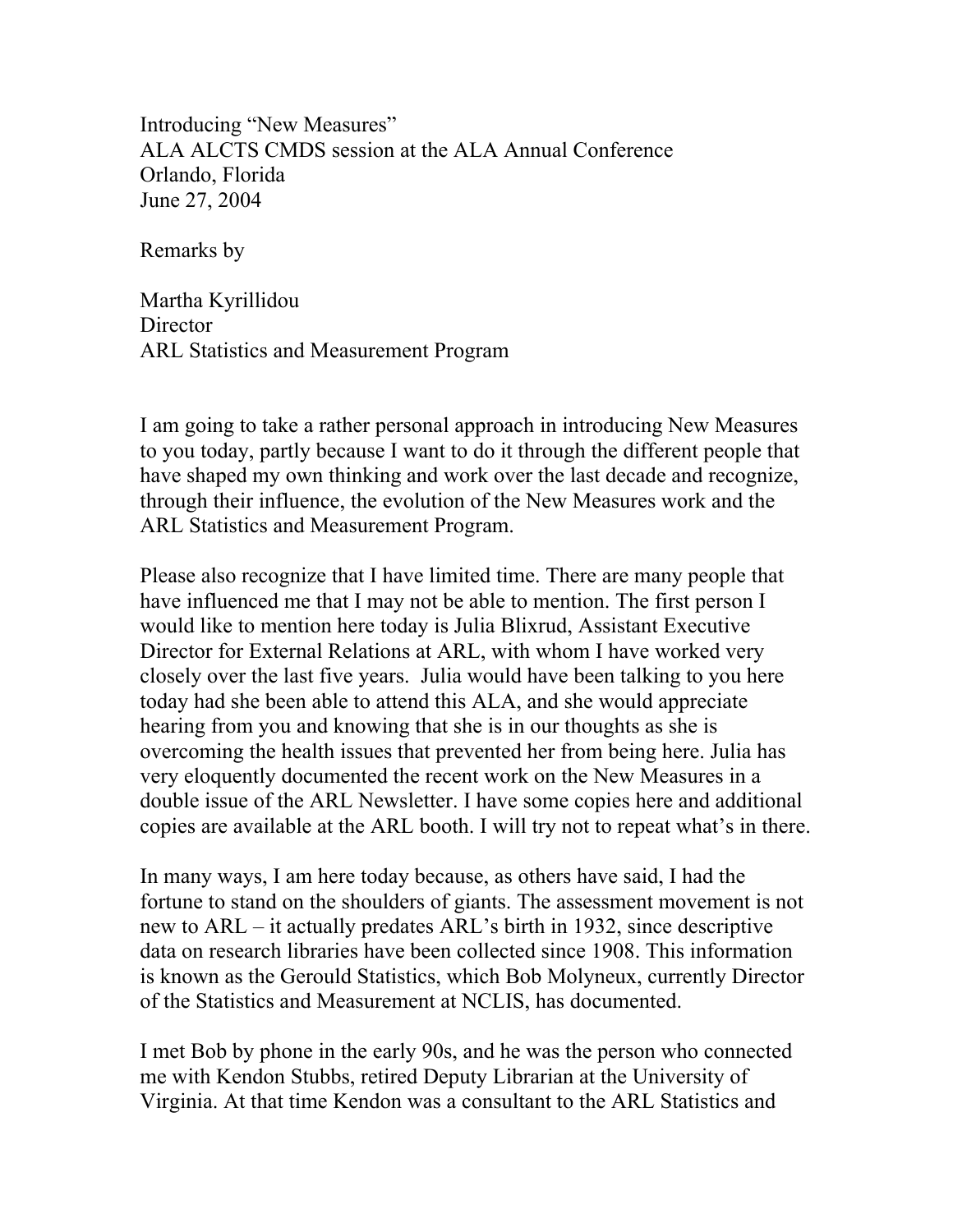Measurement Committee. Kendon was one of the people who mentored me and recommended me for the ARL position in 1994 by bringing my name to the attention of Duane Webster, ARL's Executive Director.

Duane's work in establishing the Office of Management Services has also been very influential in the development of ARL services, and he has an affinity for the work of the ARL Statistics and Measurement Committee. The SPEC Kit Program that was established as part of the Office of Management Services has been one of the main sources for identifying what libraries are doing in user-based evaluation and management at a practical level, and as a publication that libraries use to share management information.

Kendon's work, on defining what a research library is, is extremely important because he developed the ARL membership criteria index that is published annually in the *Chronicle of Higher Education*. Kendon recently retired after having worked for 42 years at the University of Virginia. He has been very influential to a number of us who have worked in this assessment area, including Jim Self, another panelist here who has worked under Kendon's tutelage. Although mostly known for his work on ARL Statistics, Kendon's driving mandate was to deliver to users the information they need when and where they need it.

Soon after I arrived at ARL in the mid-90s we initiated a series of training activities on how libraries can engage users in an extensive dialogue and use user surveys to actually improve their organization – to engage people into 'deep' listening. Among those who were involved in those training activities is the current chair of the ARL Statistics and Measurement Committee, Brinley Franklin, Director of Libraries at the University of Connecticut.

I personally had a strong interest in user-based assessment, as this was the driving force that brought me from Greece to the US – I wanted Greek libraries to listen to me as a user and change. I had worked on implementing a user-based assessment protocol in Greece in the late 80s, while working on my Master's thesis at Kent State University; I implemented a user survey protocol for the library of the English Department at the Aristotle University in Thessaloniki, Greece.

Do "new measures" have Greek roots? The answer is affirmative, at least in terms of the enlightenment, experimentation, and collaboration that the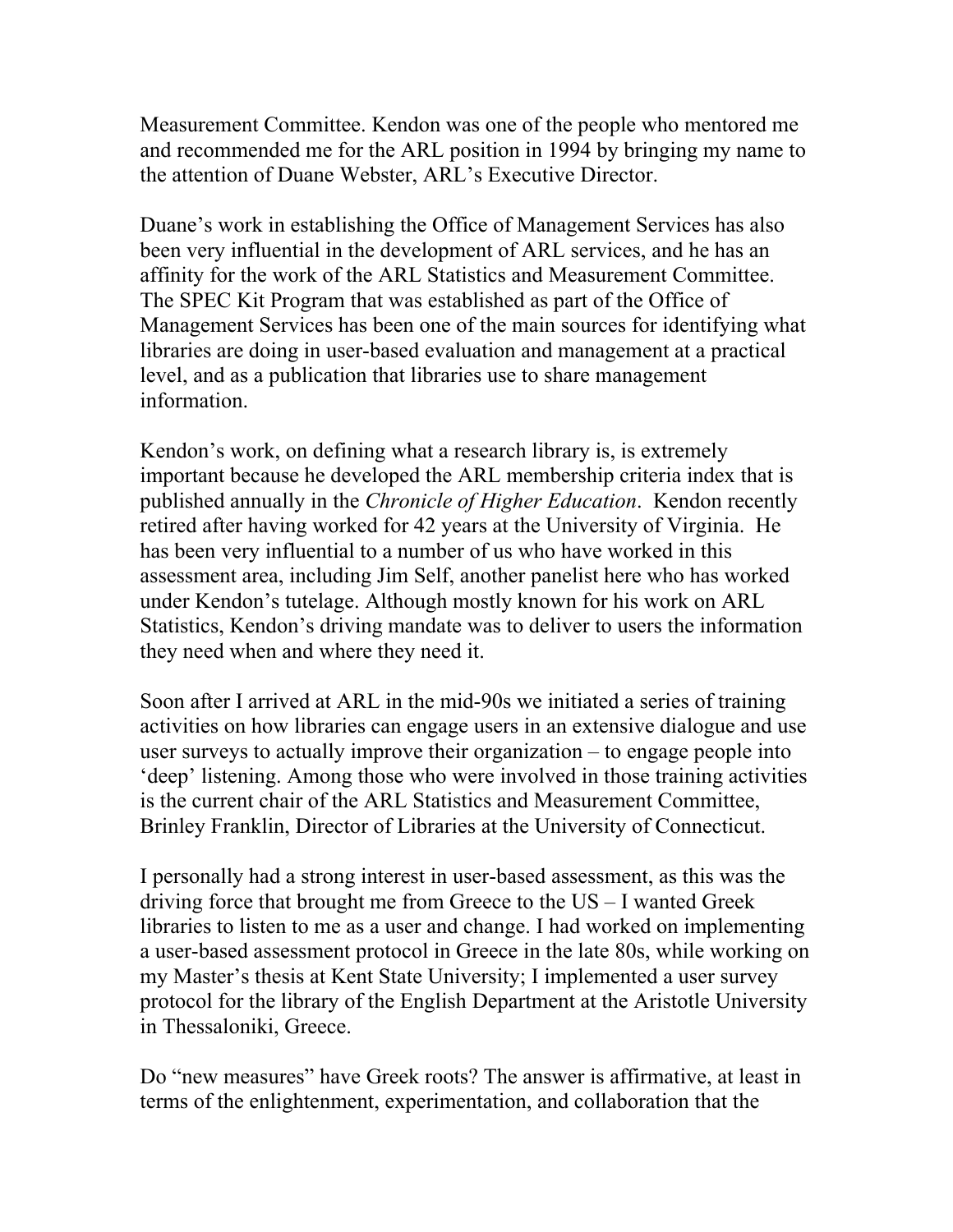Greek spirit symbolizes through its culture and games – that is, the Olympic Games! Although I am told that these days we are better known for our recent success in the European championship soccer games!

New Measures [apart from having some Hellenic heritage] has its roots in earlier thinking at ARL about the need to develop different approaches to library measurement. A number of very important and notable people were involved in establishing the annual ARL statistical surveys, including Deanna Marcum, Carol Mandel, and Gordon Fretwell.

In 1994 ARL adopted a new strategic objective to "to describe and measure the contribution of research libraries in research, teaching, scholarship and community service."

At that time, largely driven by the work that Sarah Pritchard, currently director at Santa Barbara and former ARL Deputy Director, had supported at ARL, the adoption of that objective was driven to a large extent by the recognition that we need different approaches to measurement.

When I came on board in 1994, I had the good fortune to work closely not only with Kendon Stubbs but also with Bill Crowe. From 1994-1997, under the leadership of Bill Crowe, who at that time was Director of Libraries at the University of Kansas, we ensured that both the established data collection activities were supported and that we moved our thinking forward into new directions, including user-focused evaluation methods.

By 1999, Julia Blixrud had joined ARL and the chair of the ARL Statistics and Measurement Committee was Carla Stoffle, Dean of Library at the University of Arizona. Carla is a very dynamic person who was determined to not only move our thinking into new measures, but our actions as well.

Following a retreat in Tucson, Arizona, New Measures was established as an action agenda. White papers were written and projects emerged as different groups within ARL coalesced around different approaches to measurement.

In January 2000 we held a meeting in San Antonio that launched LibQUAL $+^{TM}$  at 12 ARL libraries under the leadership of Fred Heath, currently at the University of Texas and former Dean of Libraries at Texas A&M University, and Colleen Cook, currently Dean of Libraries at Texas A&M and former Executive Dean and Director at Texas A&M.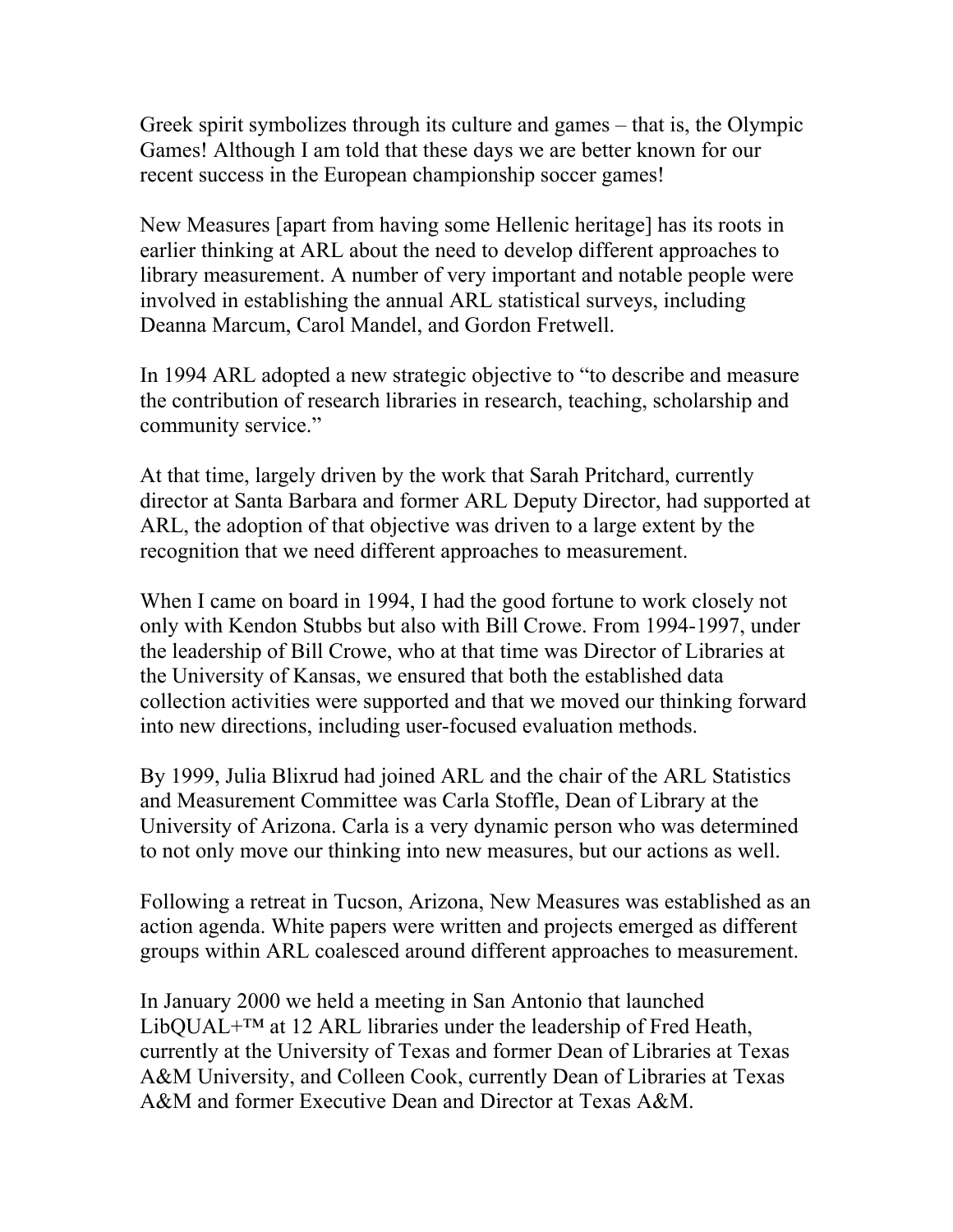A subsequent meeting in Scottsdale, Arizona, gave birth to the E-metrics project under the leadership of Sherrie Schmidt, Dean of Libraries at Arizona State, and Rush Miller from the University of Pittsburgh.

The Kent State team brought SAILS, their standardized instrument of information literacy skills, into the New Measures toolkit.

Related and more inclusive work is underway by the Learning Outcomes working group.

Currently, emerging approaches to evaluating libraries include working with COUNTER to establish auditing procedures for electronic usage statistics.

Measuring the Impact of Networked Electronic Services (MINES) – a popup user survey that users complete as they download online articles – provides information on the purpose of use, demographics, and the importance of the resource used. MINES is currently implemented across 16 libraries in Ontario Canada through the OCUL consortium (Ontario Council of University Libraries).

E-QUAL or digiqual – defining what constitutes service quality in the digital environment – is another project that has been funded by the National Science Foundation, National Science Digital Library (NSF/NSDL).

These elements are what makes the New Measures initiative new – innovation, creativity, and collaboration. Ultimately we have experienced what many who are engaged in collaborative work with a strong commitment to action witness: real progress. We now have new ways for evaluating libraries. These methods definitely have their contextual limitations, but we are further along compared to where we were ten years ago. Although it is not yet 2008, the work we are bringing together will germinate a legacy not unlike the one Gerould established for research libraries in the past century. The next generation of librarians and information specialists a century from now will definitely look at our work with some historic and archaeological interest, as they continue to engage in innovative, collaborative, and progressive projects to define value for the user in the new information environment.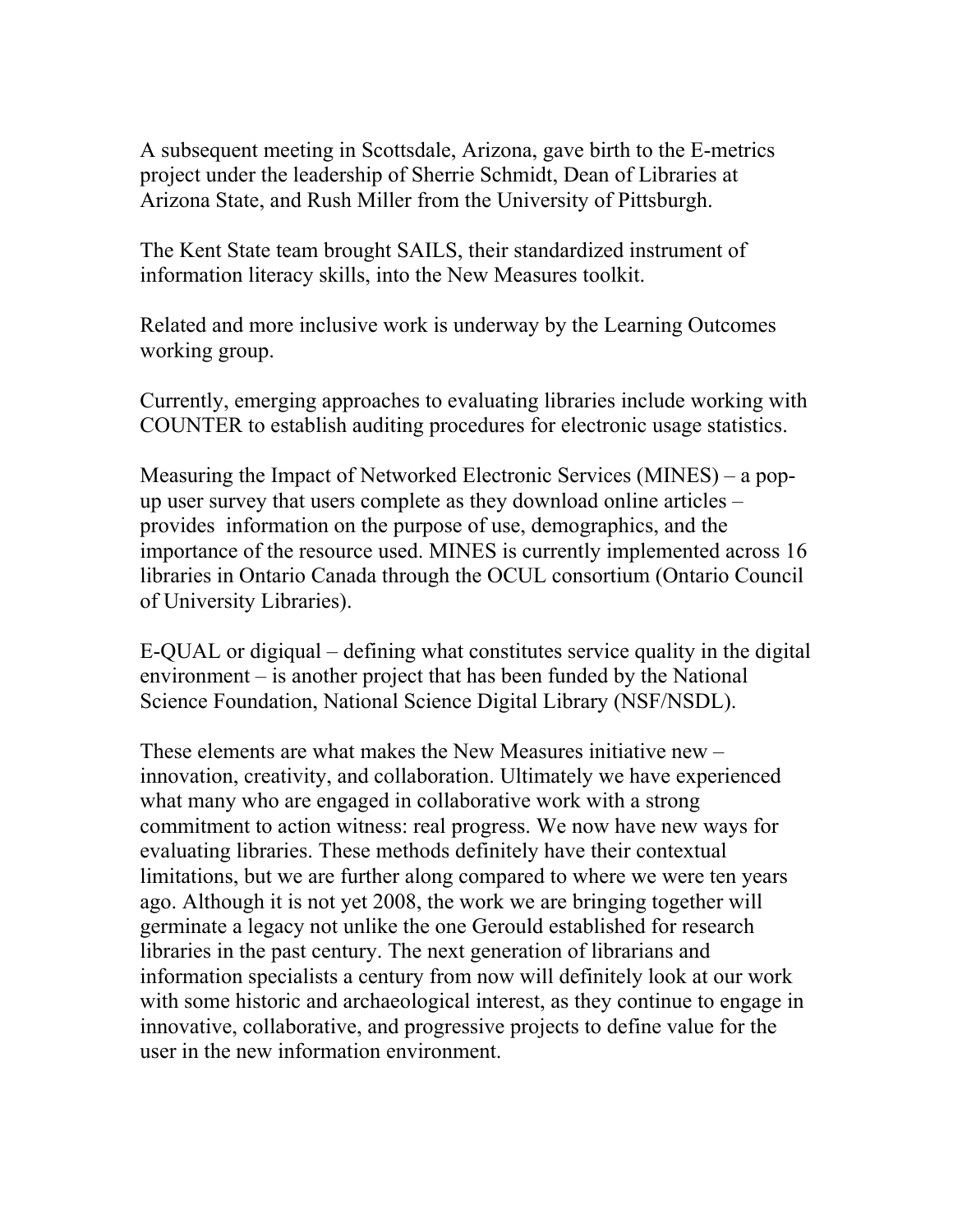We have succeeded in establishing a community that is engaged and proactive in establishing the value of the services we provide to our users. After just five years, we feel we have met and often exceeded expectations. We continue to readjust our expectations and move forward.

It is not unlike the little kid who sets up a competition to test his or her jump roping skills. The following video shows my 6-year old daughter jumping rope. First, she addresses the idea of competition: "We are here to do the competition so I can see how much I can jump." Then she moves on to experimentation: "If I do a mistake we start all over." Then she sets a goal: "OK, we are trying to get 20 or more, let's go!" She meets her goal ("I did 39!") and then adjusts her expectations: "If that's possible, we will try again." Finally, she sets a new goal ("…to get 39!"). Thus the cycle of never-ending improvement continues across generations, across libraries, and with new measures!

## *Web References*

ARL Statistics and Measurement Program <http://www.arl.org/stats/>

Activities Reports <http://www.arl.org/arl/activities/index.html>

ARL Statistics and Measurement Committee <http://www.arl.org/arl/cmte.html>

New Measures Initiatives <http://www.arl.org/stats/newmeas/index.html>

LibQUAL+™ <http://www.libqual.org>

SAILS <http://sails.lms.kent.edu/index.php>

Learning Outcomes <http://www.arl.org/stats/newmeas/outcomes/workgroup.html>

## *Publications*